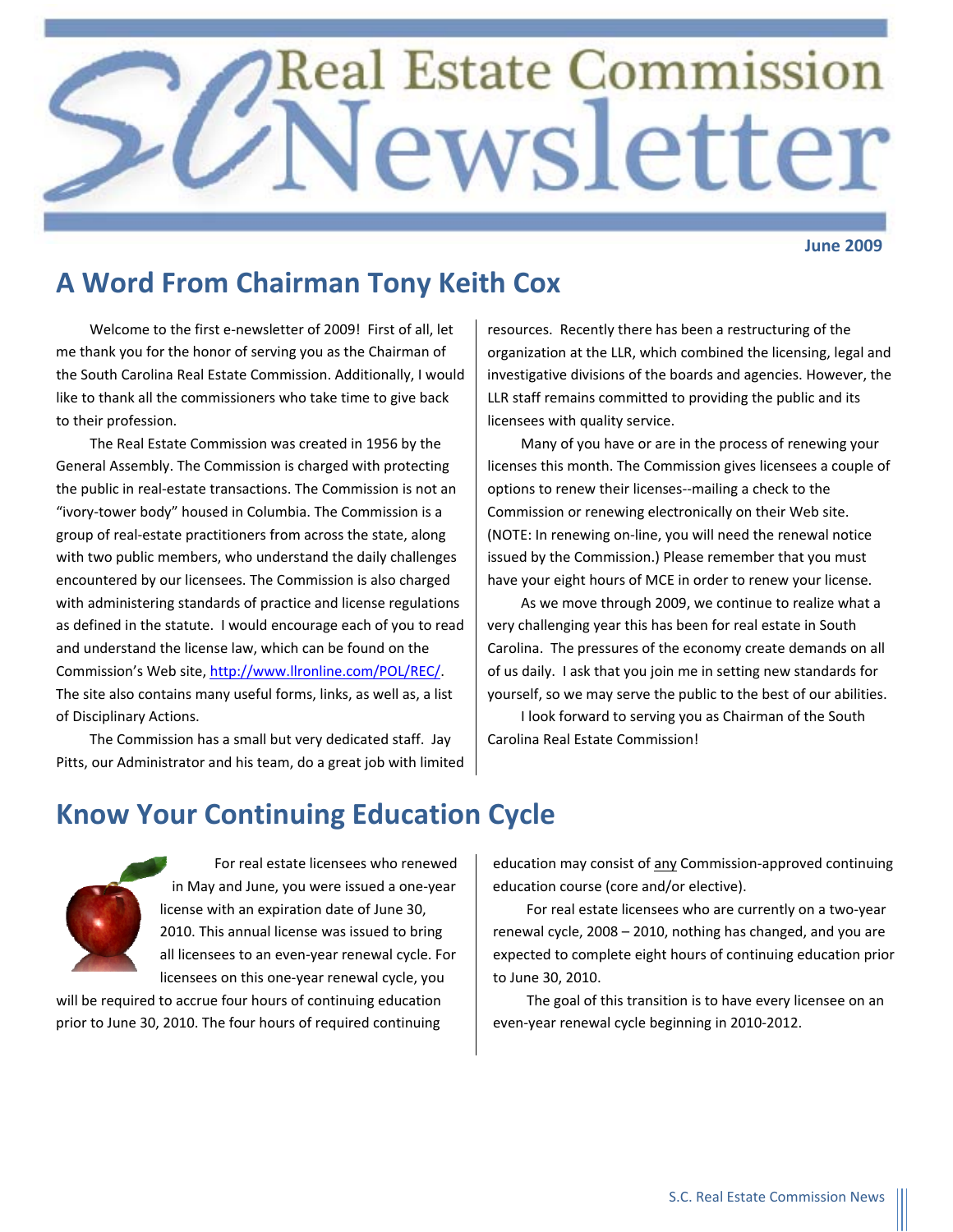## **LLR Makes Organizational Changes to Streamline Processes**



LLR has made several internal organizational changes over the past few months in an effort to streamline processes, achieve consistency among the

professional and occupational boards, and to provide a higher quality of customer service to our licensees and the public.

"The restructuring of state agencies in 1994 brought the professional and occupational boards under one roof, but the boards were essentially operating separately," Director Adrienne Youmans said. "Restructuring gave us the unique opportunity to continue streamlining processes that the boards have in common, thus saving money and becoming more efficient. In turn, we are able to provide our licensees and the public with a higher level of customer service."

The professional and occupational boards have been divided, internally, into two sections: the Office of Building and Business Services and the Office of Health and Medical, which houses the Board of Nursing and other medically and health‐ related boards.

There are two other offices that handle specific responsibilities for the boards – The Office of Licensure and Compliance and the Office of Investigations and Enforcement.

The Office of Licensure and Compliance (OLC) was established July 1, 2008, to consolidate processes dealing with initial licensure applicants, annual and biennial renewal applicants, and licensees requiring compliance with board orders. This office is responsible for licensing and regulating the activities of more than 130 professions and occupations with a license base of more than 250,000 individuals and businesses.

Assistant Deputy Director David Christian says the creation of OLC will continue to greatly enhance services to

boards and provide a much more effective manner to process licensure applications.

"OLC will provide a platform to establish consistent procedures across the Division of Professional and Occupational Licensing," he said. "In addition, we'll be able to achieve even greater efficiency as we absorb the remaining boards and adopt a new licensure management system."

The Office of Investigations and Enforcement (OIE), which was created on July 1, 2004, is responsible for investigating complaints involving a possible violation of a professional or occupational practice act. The Office also investigates labor complaints for wage disputes and child labor.

Assistant Deputy Director Rion Alvey noted that by forming one office and centralizing the investigative expertise of all LLR boards, the efficiency and effectiveness of the investigative process has greatly improved.

"The number of completed investigations has almost doubled since the inception of OIE," he stated.

In addition, a Customer Care Center is being established to handle a majority of the calls coming into LLR.

"When the center is fully staffed, there will be 12 highly trained Customer Care Center representatives helping people who call this agency," Communications Assistant Director Lesia Kudelka said. "The goal of the center is to provide our customers with timely and accurate information and quality service."

LLR is also promoting its online services. Licensees can renew and check the status of their licenses online, and potential licensees can apply for initial licensure online.

For more information on LLR programs, please visit the Web site at [www.llronline.com](http://www.llronline.com/).

#### **Have Questions About Licensure?**



For assistance with licensing matters or any questions you may have regarding initial or renewal procedures and requirements, please use the contact list below:

#### **Office of Licensure and Compliance**

#### **Contact Information**

Telephone Numbers (803) 896‐4501 or (803) 896‐4400 Fax Numbers (803) 896‐4525 or (803) 896‐4570

**Mailing Address** PO Box 12517 Office of Licensure and Compliance Columbia SC 29211‐2517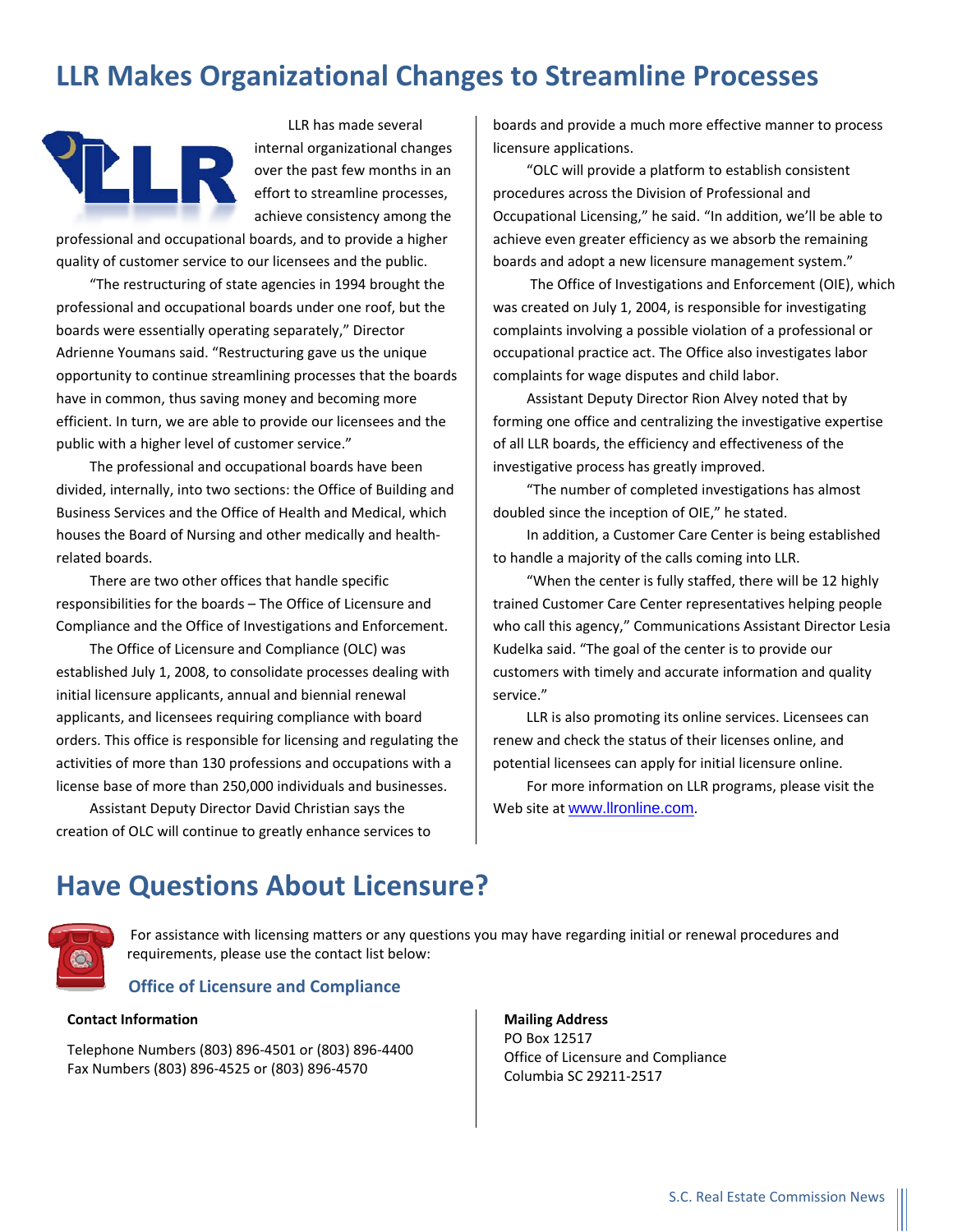**Physical Address** 110 Centerview Drive‐Suite 306 Columbia, SC 29211

**Manager of Office of Licensure and Compliance (OLC)** David [Christian,](mailto:christiand@llr.sc.gov) III (803) 896‐4532

**Manager of Initial Licensure** [Roselind](mailto:gloverr@llr.sc.gov) Bailey‐Glover (803) 896‐4620

## **Disciplinary Actions**

The Real Estate Commission has jurisdiction over all brokers, sales persons, property managers, schools and instructors. When a complaint is made and investigated, The Real Estate Commission can resolve the issue with a voluntary consent agreement or conduct a formal

hearing. The Real Estate Commission has the authority to issue a public reprimand; impose a fine; place a licensee on probation or restrict or suspend the individual's license for a

#### **Manager of Renewal Licensure** [Annette](mailto:dishera@llr.sc.gov) Disher (803) 896‐4504

**Other Licensure Services (Inactive, Transfer, Reinstatement)** [Deborah](mailto:whited@llr.sc.gov) White (803) 896‐4358

definite or indefinite time and prescribe conditions to be met during probation, restriction, or suspension including, but not limited to, satisfactory completion of additional education, a supervisory period, or of continuing education programs; and permanently revoke the license.

Final Disciplinary Actions taken by the Real Estate Commission may be viewed on the Commission's Web site. Documents on the Web site are in PDF format and may be downloaded.

The orders are listed in alphabetical order and can be accessed by clicking the following link: [Disciplinary Actions](http://www.llronline.com/POL/REC/index.asp?file=Final%20Orders.htm) .

#### **In Memoriam of W. Steven Sloop**

W. Steven Sloop, member of the Commission, passed away in January 2009. Sloop represented the Second Congressional District on the Commission from 2002 until his death. He served as secretary of the Commission during his tenure. Commission members and staff extend their deepest sympathy to the Sloop's family.

#### **Meet Our 2 New Commission Members**

The Commission has two new members. Carl T. Edwards, of Anderson, was appointed to fill the Third Congressional seat upon retirement of Robert R. Heos, of North Augusta, who served on the Commission from 1979 to 2008.

Sarah O. Takacs, of Hilton Head, was appointed to the Second Congressional seat that was previously held by W. Steven Sloop.

## **Continuing Education Frequently Asked Questions**



**Q: How will I know when I need to take the MCE?**

A: By checking the expiration date on your license as this is your CE deadline. You must complete CE before renewing. **Q: How do I check on my continuing education hours?** 

A: The Real Estate Commission does not track CE hours for individuals, you only submit course certificates if you

receive an audit letter from us. Keep your certificates of completion for courses taken.

**Q: I completed my post‐licensing education. Will any of these courses count for my CE this renewal?**

A: Yes. If this is the first time you are renewing your real estate license then the post‐licensing hour will suffice.

**Q: I took GRI courses to receive my designation. Will any of these courses count towards satisfying my MCE requirements to renew my license?**

A: All courses approved by the Real Estate Education Department are assigned a course number and prefix of CEC